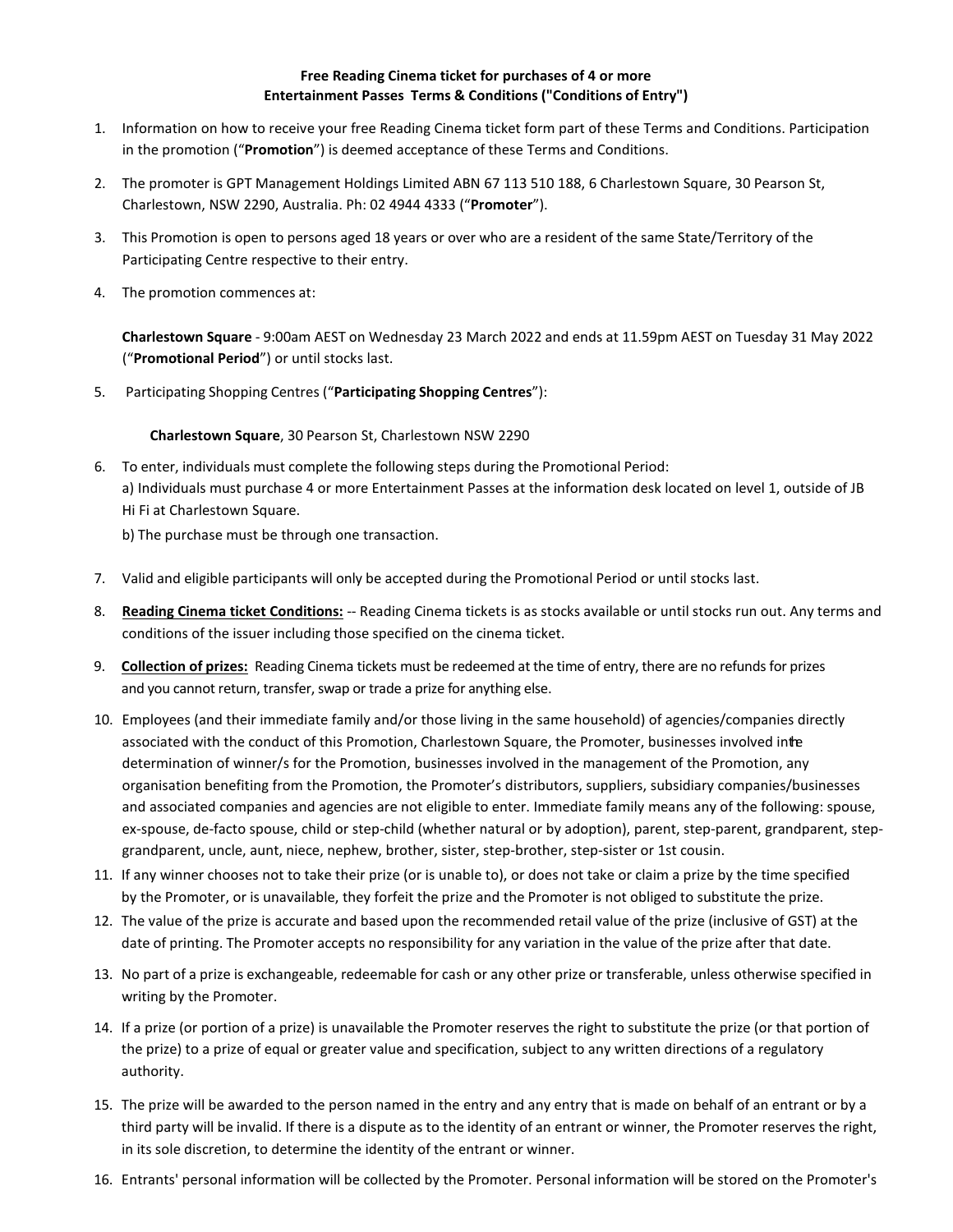database. The Promoter may use this information for future marketing purposes regarding its products, including contacting the entrant electronically. The Promoter is bound by the Australian Privacy Principles in accordance with the Privacy Act 1988 (Cth) and its privacy policy which is located a[t www.gpt.com.au/privacy-policy. T](http://www.gpt.com.au/privacy-policy)he Promoter's privacy policy contains information about how the entrant may access, update and seek correction of the personal information the Promoter holds about them and how the entrant may complain about any potential breach by the Promoter of the Australian Privacy Principles or any other Australian privacy laws and how such complaints will be dealt with. The Promoter collects personal information about entrants to enable them to participate in this Promotion and may disclose the entrants' personal information to third parties including its contractors and agents, prize suppliers and service providers to assist in conducting this Promotion and to the State and Territory lottery departments as required under the relevant lottery legislation. If the entrant does not provide their personal information as requested, they may be ineligible to enter or claim a prize in the Promotion. Personal information collected from entrants will not be disclosed to any entity located outside of Australia.

- 17. For the purposes of public statements and advertisements, the Promoter may only publish the winner's surname, initial and State/Territory or postcode of residence.
- 18. The Promoter reserves the right to refuse to allow a winner to take part in any or all aspects of the prize, if the Promoter determines in their absolute discretion, that a winner is not in the physical or mental condition necessary to be able to safely participate in or accept the prize. It is a condition of accepting the prize that the winner may be required to sign a legal release as determined by the Promoter in its absolute discretion, prior to receiving the prize.
- 26. If a prize is provided to the Promoter by a third party, the prize is subject to the terms and conditions of the third party prize supplier and the provision of the prize is the sole responsibility of the third party and not the Promoter. The terms and conditions which apply to the prize at the time it is issued to the winner will prevail over these Conditions of Entry, to the extent of any inconsistency. The Promoter accepts no responsibility or liability for any delay or failure by the third party to deliver the prize, any delay or failure relating to the prize itself or failure by the third party to meet any of its obligations in these Conditions of Entry or otherwise.
- 27. Any guarantee or warranty given is in addition to any relevant statutory guarantees and warranties and nothing in these Conditions of Entry restricts, excludes or modifies or purports to restrict, exclude or modify any statutory consumer rights under any applicable law including the Competition and Consumer Act 2010 (Cth).
- 28. If for any reason any aspect of this Promotion is not capable of running as planned, including by reason of computer virus, communications network failure, bugs, tampering, unauthorised intervention, fraud, technical failure or any cause beyond the control of the Promoter, the Promoter may in its sole discretion cancel, terminate, modify or suspend the Promotion and invalidate any affected entries, or suspend or modify a prize, subject to State or Territory regulation.
- 29. The Promoter reserves the right, at any time, to validate and check the authenticity of entries and entrant's details (including an entrant's identity, age and place of residence). In the event that a winner cannot provide suitable proof as required by the Promoter to validate their entry, the winner will forfeit the prize in whole and no substitute will be offered. Incomplete, indecipherable, inaudible, incorrect and illegible entries, as applicable, will at the Promoter's discretion be deemed invalid and not eligible to win. Entries containing offensive or defamatory comments, or which breach any law or infringe any third party rights, including intellectual property rights, are not eligible to win. The use of any automated entry software or any other mechanical or electronic means that allows an individual to automatically enter repeatedly is prohibited and may render all entries submitted by that individual invalid.
- 30. The Promoter reserves the right to disqualify entries and entrants in the event of non-compliance with these Conditions of Entry or where the Promoter has reason to believe that the entrant has engaged in unlawful or other improper conduct calculated to jeopardize the fair and proper conduct of the Promotion. In the event that there is a dispute concerning the conduct of the Promotion or claiming a prize, the Promoter will resolve the dispute in direct consultation with the complainant/entrant/winner. If the dispute cannot be resolved the Promoter's decision will be final.
- 31. The Promoter, the Shopping Centre owner/s and their associated agencies, related companies, officers, employees and contractors will not be liable for any loss (including, without limitation, indirect, special or consequential loss or loss of profits), expense, damage, personal injury or death which is suffered or sustained (whether or not arising from any person's negligence or willful misconduct) in connection with this Promotion or accepting or using any prize (or recommendation), except for any liability which cannot be excluded by law (in which case that liability is limited to the